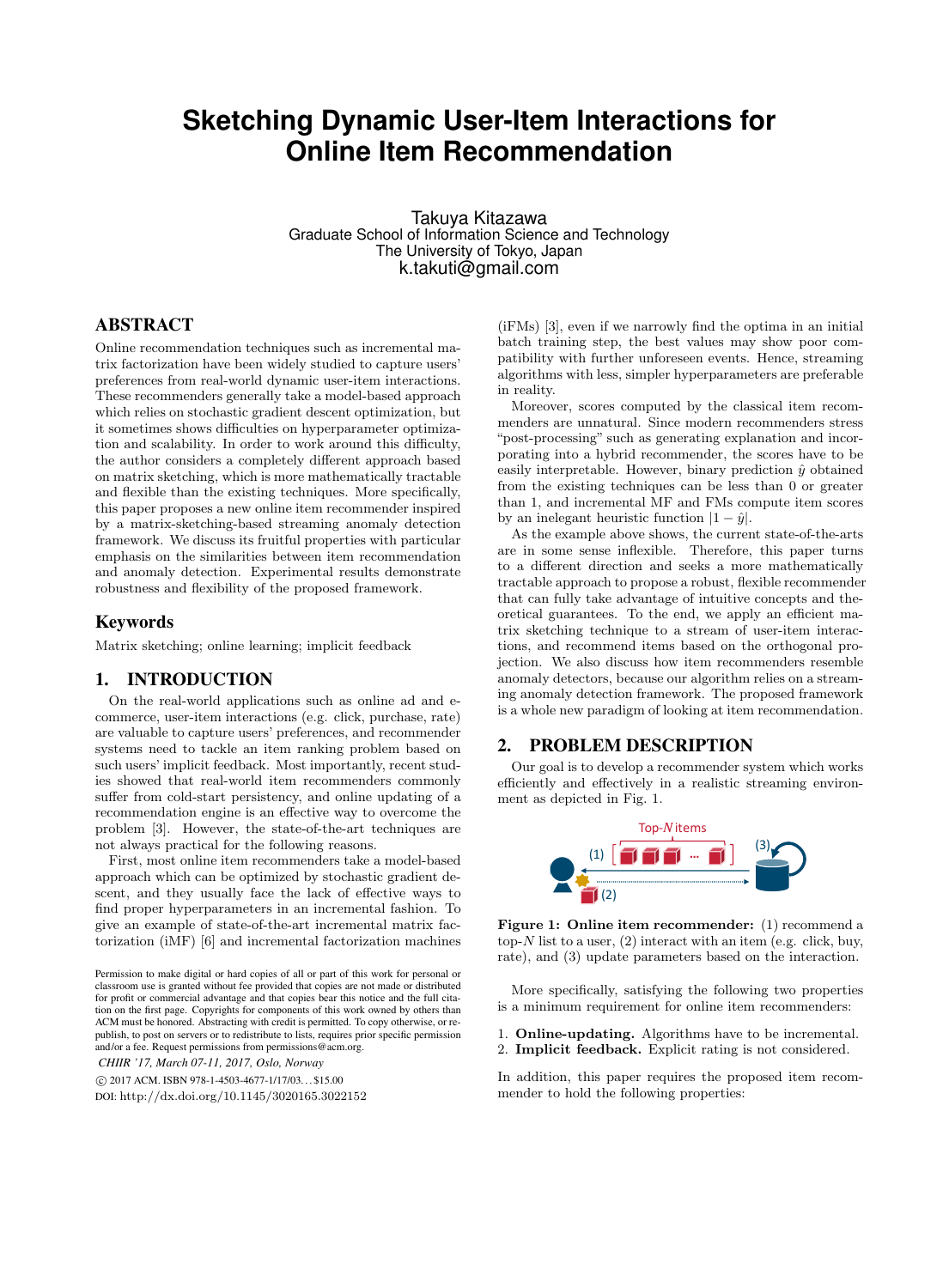- 3. **Feature-expressiveness.** Due to users' rare activity and dynamically changing user/item properties, modern recommenders have to use auxiliary information (e.g. time, demographics) as feature representations.
- 4. **Usability.** Hyperparameters and item scores should be simple; easy-to-choose integer hyperparameters and easily understandable scores are desired to improve feasibility of a recommender.
- 5. **Parallelizability.** Modern applications usually stand on distributed systems, so parallelizing and merging recommendation models are necessary. Furthermore, since a purely online algorithm may not be needed in reality, a recommender needs to flexibly support both of purely online and mini-batch update based on merging.

As the author showed in Sec. 1, the state-of-the-arts [1, 3, 6] are infeasible due to the lack of the above properties.

# 3. ONLINE ITEM RECOMMENDATION US-ING MATRIX SKETCHING

This section describes the proposed online item recommendation framework. Sec. 3.1 first states the key idea that anomaly detection and item recommendation can be discussed interchangeably, and Sec. 3.2 introduces a stateof-the-art online anomaly detection technique. Finally, the details of the proposal are clarified in Sec. 3.3.

#### 3.1 Similarities between Anomaly Detection and Online Item Recommendation

This paper argues that **anomaly detectors can be seen as an online item recommender**, because both of them deal with a very similar problem. That is, anomaly detectors and item recommenders respectively find dissimilar and similar samples from captured patterns of the past events. Additionally, since both problems tackle dynamic data, their research fields share common challenges. In spite of the obvious similarity, this view has never been explicitly pointed out in the literature to the best of the author's knowledge.

It should be noted that anomaly detectors are generally categorized into *outlier* and *change-point* detectors. Both types of anomalies are strongly related to online item recommendation. In terms of outliers, finding suddenly-observed unforeseen patterns is a similar challenge to making reasonable recommendation for new users and items. At the same time, change-points can be interpreted as a trend in data streams; working around with the shifting (i.e., dynamic) patterns is a crucial challenge for online item recommenders.

Importantly, it is clear that all properties of online item recommenders described in Section 2 are also necessary for anomaly detectors as follows:

- 1. **Online-updating.** Since anomaly detection directly affects to system reliability, anomalies should be detected as fast as possible by using up-to-date models.
- 2. **Implicit feedback.** In a context of anomaly detection, a term "feedback" indicates single data point in a system, and the task is binary prediction to infer whether a data point is anomaly or not. This setting is exactly same as implicit-feedback-based recommendation which makes prediction for a unary target value.
- 3. **Feature-expressiveness.** Anomalies are usually detected by a combination of various factors monitored in a target system. For example, log files provide many different features such as timestamp and the number of requests.
- 4. **Usability.** Complex hyperparameters and confusing scores are not preferred because explanation of detectors' output is important in practice to make decision.
- 5. **Parallelizability.** Modern huge back-end systems are highly distributed, and data points may come from multiple data streams. Thus, the anomaly detectors should be parallelizable.

Therefore, the author connects the field of anomaly detection with online item recommendation.

### 3.2 Streaming Anomaly Detection using Matrix Sketching

Sketching is a technique to efficiently approximate particular properties of massive data, with strong theoretical guarantees. Recently, Liberty [4] proposed a matrix sketching technique, frequent directions (FD), and it had been proved that a huge matrix  $A \in \mathbb{R}^{m \times n}$  ( $m \ll n$ ) can be approximated by a tiny sketched matrix  $B \in \mathbb{R}^{m \times \ell}$  ( $\ell < m$ ) as  $AA^T \approx BB^T$ . In particular, matrix *A* and *B* satisfy the following property:

$$
AA^{\text{T}} - BB^{\text{T}} \succeq 0
$$
 and  $||AA^{\text{T}} - BB^{\text{T}}|| \le 2||A||_F^2 / \ell$ ,

where  $\succeq$  0 indicates that a matrix is positive semidefinite. Thanks to the above property, orthonormal bases of *A* can be efficiently approximated by singular value decomposition (SVD) of the much smaller matrix *B*.

Huang and Kasiviswanathan [2] took advantage of FD's fast, iterative sketching algorithm and proposed a streaming anomaly detection framework. A key idea of their approach is to sketch a series of "normal" vectors to a tiny matrix *B*. By the orthogonal projection of a newly observed unit vector **x** onto the orthonormal bases  $U_{\ell}$  obtained from  $SVD_{\ell}(B)$ , an anomaly score can be defined as  $a = ||(\mathbb{I} - U_{\ell}U_{\ell}^{T})\mathbf{x}||$ ; larger scores indicate that the vector is far from a "normal" vector space.

Note that, they actually extended discussion about FD to randomized matrix sketching for computational efficiency, but we now focus on the original FD-based matrix sketching for simplicity. It can be easily extended to the randomized variant in the future.

#### 3.3 Sketching User-Item Interactions

This paper proposes a novel online item recommender inspired by the matrix-sketching-based anomaly detector. In short, for a set of users *U* and items *I*, recommendation and update are done as Alg. 1 and Alg. 2, respectively. Here, *m* is the number of dimensions of a feature vector which represents an observed user-item interaction, and sketch size *ℓ* is a small integer. *B* is initialized by  $O \in \mathbb{R}^{m \times \ell}$ . Meanwhile, Fig. 2 illustrates the whole procedure.

First, Alg. 1 follows a concept of anomaly scores introduced in [2]. When we have the orthonormal bases  $U_{\ell}$  derived from the past user-item interactions, the length of the orthogonal projection of a vector  $\mathbf{x}'_{ui}$  onto  $U_{\ell}$  (i.e. item score) represents how much the vector is similar to the past events; items which take smaller scores are more likely to be recommended.

Next, Alg. 2 updates a sketched matrix *B* as described in [4]. Since  $\ell$  is a small integer,  $SVD_{\ell}(B)$  can be efficiently computed, and the procedure works well as an online algorithm. Tracking  $U_{\ell}$  is also important to compute scores in the recommendation step.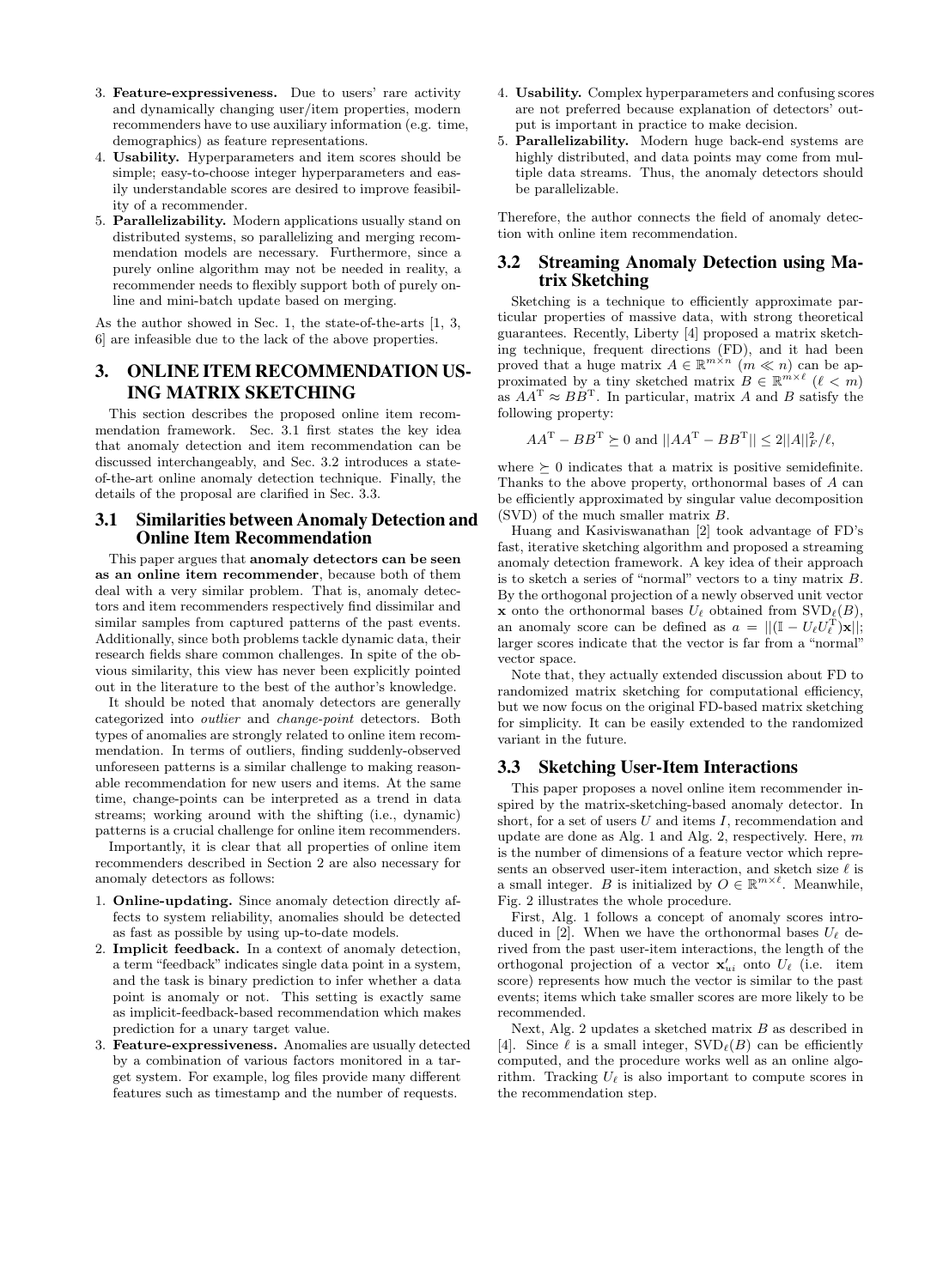

**Figure 2: Overview of our new online item recommendation framework.** In Alg. 1, (1) a recommender first creates a matrix *X* for the user-item pairs, and (2) top-*N* recommendation is launched based on the orthogonal projection. If (3) a user interacts with an item, Alg. 2 constructs a vector  $\mathbf{x}'_{ui}$  and (4) updates the orthonormal bases  $U_{\ell}$  by matrix sketching.

**Algorithm 1** Recommend to a user  $u \in U$  ((1) in Fig. 1) **Input:**  $U_{\ell} \in \mathbb{R}^{m \times \ell}$ , Set of target items  $I' \subseteq I$ , Recommendation size *N* 1: Create feature vectors  $\mathbf{x}_{ui} \in \mathbb{R}^m$  for every  $i \in I'$ 2: Normalize  $\mathbf{x}'_{ui} \leftarrow \mathbf{x}_{ui}/\|\mathbf{x}_{ui}\|$ 3: Create a matrix  $X \leftarrow [\mathbf{x}'_{u1}, \cdots, \mathbf{x}'_{ui}, \cdots, \mathbf{x}'_{u|I'}]$  $A: A \leftarrow (\mathbb{I} - U_{\ell}U_{\ell}^{T}) X \in \mathbb{R}^{m \times |I'|}$ 5: Compute scores  $a_i \leftarrow \|A_{(:,i)}\|$  for each column of *A* 6: Sort items  $i \in I'$  by  $a_i$  in an **ascending** order

7: **return** Top-*N* items

**Algorithm 2** Update for an interaction between  $u \in U$  and  $i \in I$  ((3) in Fig. 1)

 $\textbf{Input: } B \in \mathbb{R}^{m \times \ell}$ 1: Create  $\mathbf{x}_{ui} \in \mathbb{R}^m$  for an observed  $(u, i)$  interaction 2: Normalize  $\mathbf{x}'_{ui} \leftarrow \mathbf{x}_{ui}/\|\mathbf{x}_{ui}\|$ 3:  $j$  ← index of the leftmost all-zero column in *B*  $\mathbf{A}: B_{(:,j)} \leftarrow \mathbf{x}'_{ui}$  $5: [U_{\ell}, \Sigma_{\ell}, V_{\ell}] \leftarrow \text{SVD}_{\ell}(B)$ 6:  $\hat{\Sigma}_{\ell} \leftarrow \text{diag}\left(\sqrt{\sigma_{1}^{2} - \sigma_{\ell}^{2}}, \sqrt{\sigma_{2}^{2} - \sigma_{\ell}^{2}}, \dots, \sqrt{\sigma_{\ell-1}^{2} - \sigma_{\ell}^{2}}, 0\right)$  $7: B \leftarrow U_{\ell} \hat{\Sigma}_{\ell}$ 8: **return** *B, U<sup>ℓ</sup>*

Matrix sketching holds attractive properties [2, 4], and hence our online item recommender satisfies **usability**. Clearly, item scores are always in a [0.0, 1.0] range as shown in Alg. 1. In addition, we only have one simple hyperparameter *ℓ* thanks to discussions about error bounds on FD; setting a very tiny integer to *ℓ* is sufficient. For instance, Huang and Kasiviswanathan [2] simply used  $\ell = \sqrt{m}$  as a reasonable choice.

In terms of **parallelizability**, Liberty [4] showed that, for distributed sketch matrices  $B_1$  and  $B_2$ , they are successfully mergeable by just sketching  $B' = [B_1, B_2] \in \mathbb{R}^{m \times 2\ell}$  to  $B \in \mathbb{R}^{m \times 2\ell}$  $\mathbb{R}^{m \times \ell}$ . This fact also suggests that FD works well both on purely online and mini-batch fashion; more than one vectors can be sketched at once.

It should be noticed that a user-item interaction is represented by a feature vector  $\mathbf{x}_{ui}$  in our framework. The simplest representation is concatenating quantitative variables and one-hot-encoded categorical variables just like FMs [5], and pairwise feature representation as demonstrated in [1] is also available. In either case, the vectors can represent not only user (item) features but also contextual variables which describe a set of circumstances.

## 4. EVALUATION

## 4.1 Experimental Setup

We consider three types of time-stamped datasets, Click, ML100k and ML1M. Click is a synthetic dataset which contains randomly generated users' impressions for five ad variants, following to a rule-based procedure introduced in [1]. ML100k is binalized MovieLens 100k data; only 5-starred rating events were extracted like [6]. ML1M is also binalized version of the MovieLens 1M data which behaves similarly to ML100k, but larger than that. Each time-stamped dataset was separated into three parts: 20% for batch training, 10% for batch validation and 70% for incremental evaluation. Details of this evaluation procedure are explained in [3, 6].

Similarly to [3],  $\mathbf{x}_{ui}$  was flexibly designed by concatenating as much as possible user, item and contextual features instead of the user-item 2-dimensional data. As a result,  $m = 55$  for Click, and  $m = 73$  for ML100k and ML1M. We also examine the following baselines:

- *•* **Popularity** is a non-personalized recommender which always recommends the most popular items as a reference.
- **iMF**<sup>1</sup> [6] is an incremental variant of MF. This method only uses the user-item 2-dimensional data.
- *•* **iFMs**<sup>2</sup> [3] are an incremental version of FMs. One-hotencoded user/item IDs are incorporated into **x***ui*.

#### 4.2 Results and Discussions

The author first examined whether our framework **Sketch** outperforms state-of-the-art personalized recommenders, iMF and iFMs. We set  $\ell = 1$  for Click and  $\ell = \sqrt{m} = 8$  for ML100k and ML1M, and compared the results on recall@*N* and mean percentile rank (MPR) as shown in Table 1. On the Click data, Sketch showed the best accuracy both on recall@1 and MPR. In case of the MovieLens datasets, while recall@10 was worse than iFMs on the smaller 100k data, Sketch became much better than iFMs on the larger 1M data. This results indicate that complex hyperparameters of iFMs were rapidly unfitted as a result of online update, and Sketch demonstrated more robust results as we expected. It should be noted that, even though the accuracy of iMF was consistently poor, its running time was much faster than the feature-based recommenders. Here is a trade-off between accuracy and efficiency.

Remarkably, the popularity-based recommender was the best on the MovieLens data. Thus, using item scores as a part of personalized/non-personalized hybrid recommenders

<sup>&</sup>lt;sup>1</sup>λ = 0.01, *η* = 0.002, *k* = 40 for ML100k and ML1M, and λ = 0.01,

 $\eta=0.0003,\,k=2$  for Click.<br> $^2\lambda_0=2.0,\,\lambda_{\mathbf{w}}=8.0,\,\lambda_{V_k}=16.0,\,\eta=0.004,\,k=40$  for ML100k and ML1M, and  $\lambda_0=\lambda_{\mathbf{w}}=\lambda_{V_k}=0.01,\,\eta=0.00006,\,k=2$  for Click